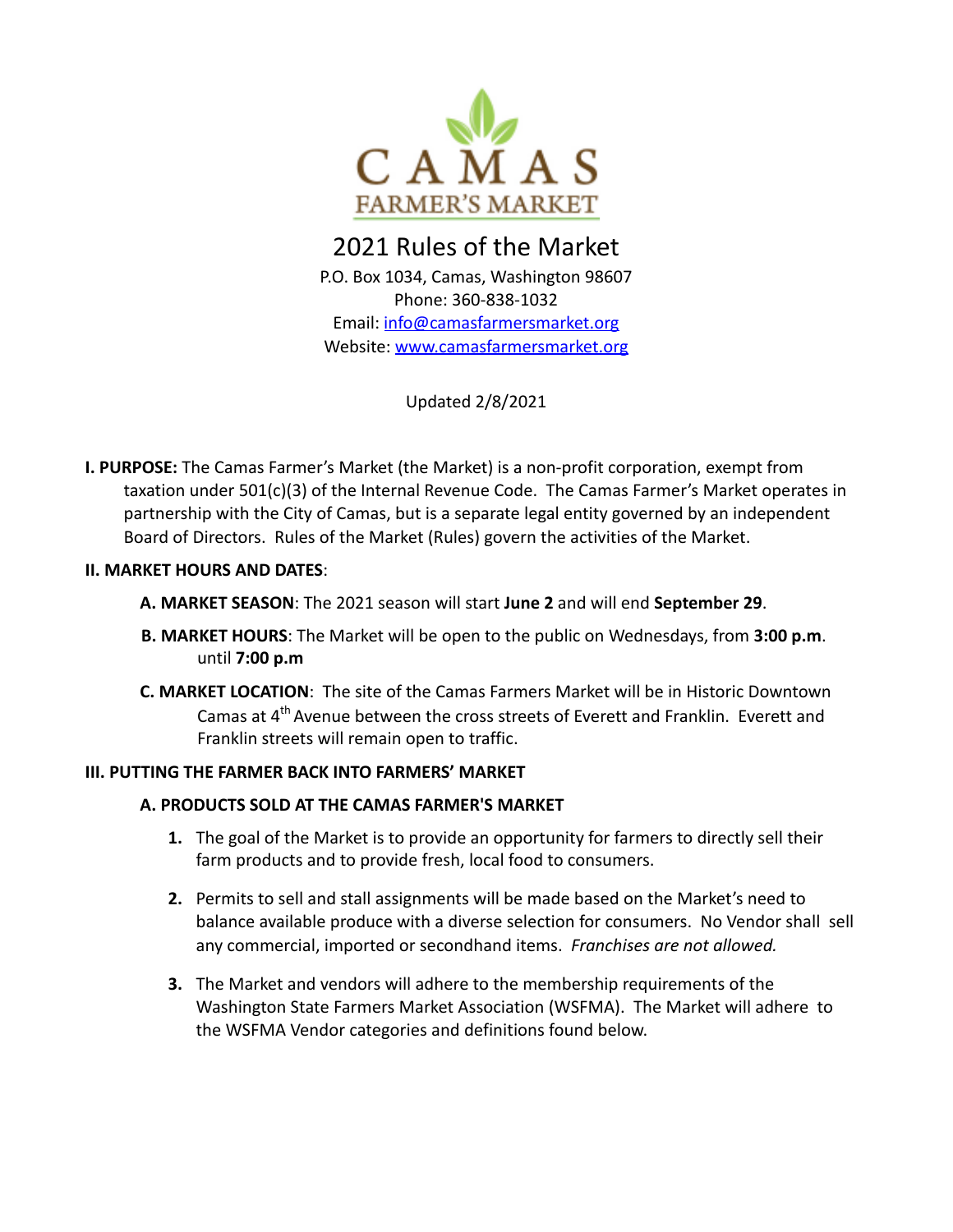## **B. VENDOR APPLICATIONS**:

- **1.** All applications will be reviewed only after the application fee has been paid. The application fee is \$25 single booth farmers, \$45 for double booth farmers, and \$35 for all other vendors.
- **2.** Prospective Vendors must submit a yearly application with paid by April 15, 2021, in order to guarantee your spot. Applications must include participation dates as well as all types of products being brought to Market and must be completely filled out. Applications submitted by Vendors after the due date will be considered in the order in which they are received. The fee will increase to \$45 for applications received after 5/31/2020.
- **3.** The Market reserves the right to make the final approval of all applications and products to be sold by Vendors and to impose any additional conditions it reasonably believes are needed to ensure availability of space; to meet product mix requirements; to meet requirements imposed on it by outside governing or regulatory entities. Priority will be given to value added products that are the result of agricultural operations.
- **4.** Only approved Vendors can sell at the Market.
- **5.** The Market may determine in its best judgment that category limits are appropriate in the future to prevent a material adverse effect on the Market, its members or the public. Material adverse effect may include such factors as the effect of oversupply on price or any product, an imbalance in the nature, type or selection of Vendors, or other factors that the Board reasonably believes will harm the Market.
- **6.** On occasion, to attract particular types of products not otherwise available in sufficient quantities at the Market, the Market may allow resale of produce not grown by the Vendor. Resale produce must be clearly marked as such and approved in advance by the Site Manager.

## **C. VENDOR CATEGORIES**:

## **1. Farmers**

One who raises the produce, plants or animals, or honey which they sell at the Market on land they own or lease/rent in the state of Washington, or surrounding counties. This is meant to exclude those who might work on or manage a corporately owned farm and have permission to dispose of surplus product. It may include someone who processes produce grown on their own property into a value added product such as jams, cider, salsa, soaps or alcoholic beverages\*. It may also include farmers who raise the basic ingredient(s) of a product, but who must send it out for fundamental processing before creating the value added product. Such vendors might include those farmers selling mint oils, emu oils, smoked meat or fish, etc. (\*Alcoholic beverages must be made entirely from ingredients grown by the producer, except for certain additives required for processing, but which cannot be produced by the grower, not amounting to more than 5% of the total volume of the beverage.)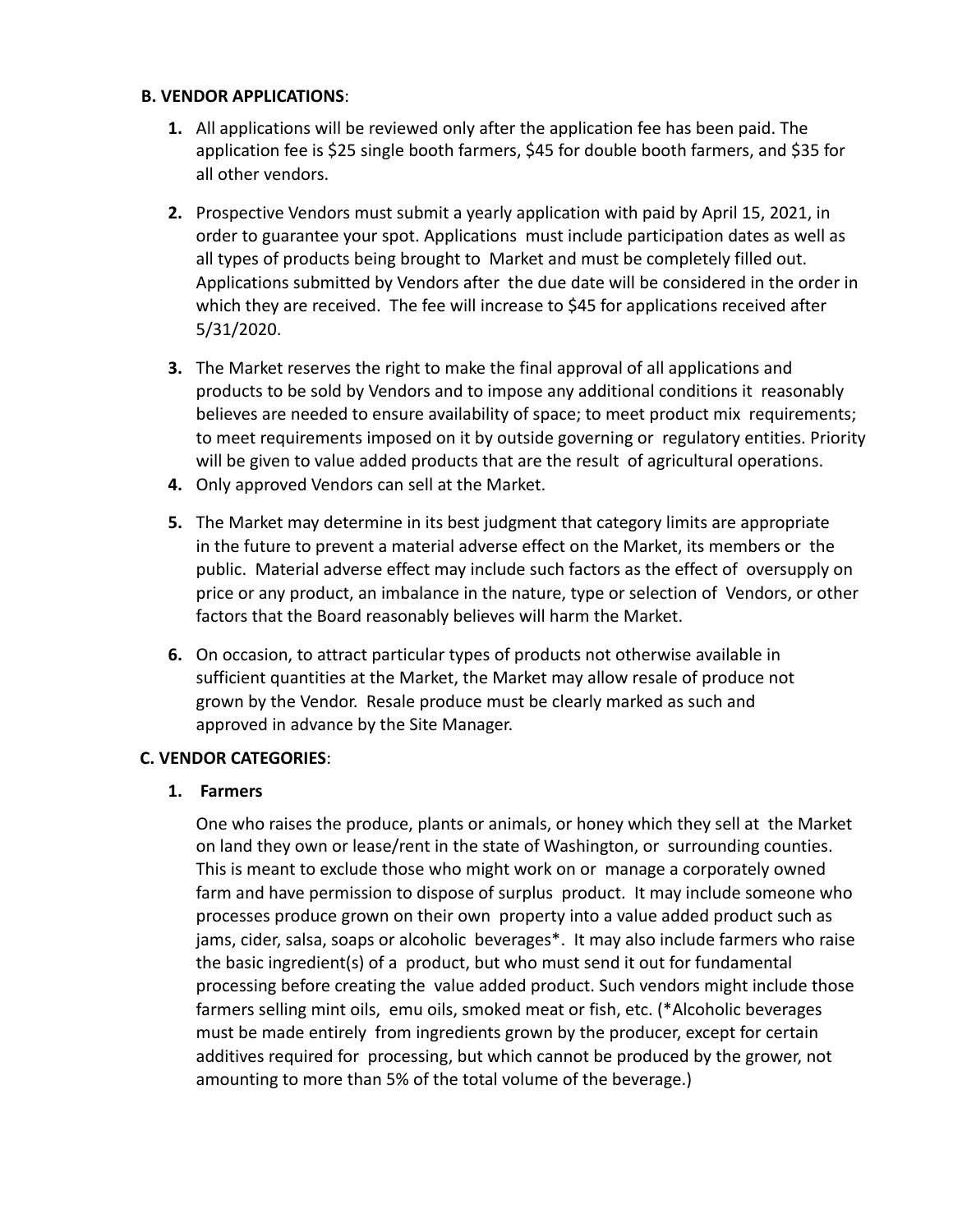#### **2. Processors**

One who sells processed foods they have personally prepared on their own or leased/rented property. Processors are persons or entities offering fresh food products (such as meats, seafood, ciders, baked goods, jams, etc.) that have added value to their product through some sort of "hands-on" processing (e.g., hand filleted fish, smoked or butcher meats, handmade candies, etc.). All processors must meet all federal, state, county and local health requirements. All appropriate permits and licenses shall be displayed whenever a processor is selling at a WSFMA member market. Processors must produce their products in Washington\* or in surrounding counties. Processed food products should use ingredients from Washington\* farms or waters as much as possible, and WSFMA member markets should give stall preference to processors using ingredients from Washington farms or waters. Alcoholic beverages must be made entirely from ingredients grown in Washington, or from grapes grown in a recognized Washington appellation, except for certain additives required for processing, but which cannot be produced in the state of Washington, not amounting to more than 5% of the total volume of the beverage. (\*In the case of Seafood Vendors, product must originate from the greater Pacific Northwest, which includes Washington, Oregon, Alaska and British Columbia.)

#### **3***.* **Resellers:**

One who buys produce from farmers in Washington State and counties that border Washington, trucks it to a WSFMA member farmers market, and resells it directly to the consumer. The reseller is expected to be the only stop between the grower and the consumer. They are not expected to deal with shippers, warehousers or jobbers. They must not sell any produce not grown in Washington and its surrounding counties. They may sell any produce they grow themselves on their own property (see: Farmers). Resellers are sellers of crops that cannot be grown reliably, or offered for sale in sufficient quantity, by farmers selling at a given WSFMA member market, as determined by the individual WSFMA member market's governing body. Resellers must have crops pre-approved by market governing body before delivering the crops to market for sale. Approved resold crops must be specifically limited, so as not to compete with the crops of farmers within the geographic Vendor boundaries of the WSFMA member market, as defined by the market's policies and by-laws. Resellers must label their products as being resold\*, and information must be available for the consumer as to which farms produced those products. (\*other terms synonymous with "resold" may be substituted.)

#### **4. Concessionaires**

Prepared Food Vendors offer freshly made foods, available for sale and immediate consumption on-site at WSFMA member markets. Prepared Food Vendors shall possess and maintain all required state, county and local permits. Prepared Food Vendors should use ingredients produced in Washington as much as possible. When selecting Prepared Food Vendors, WSFMA member markets are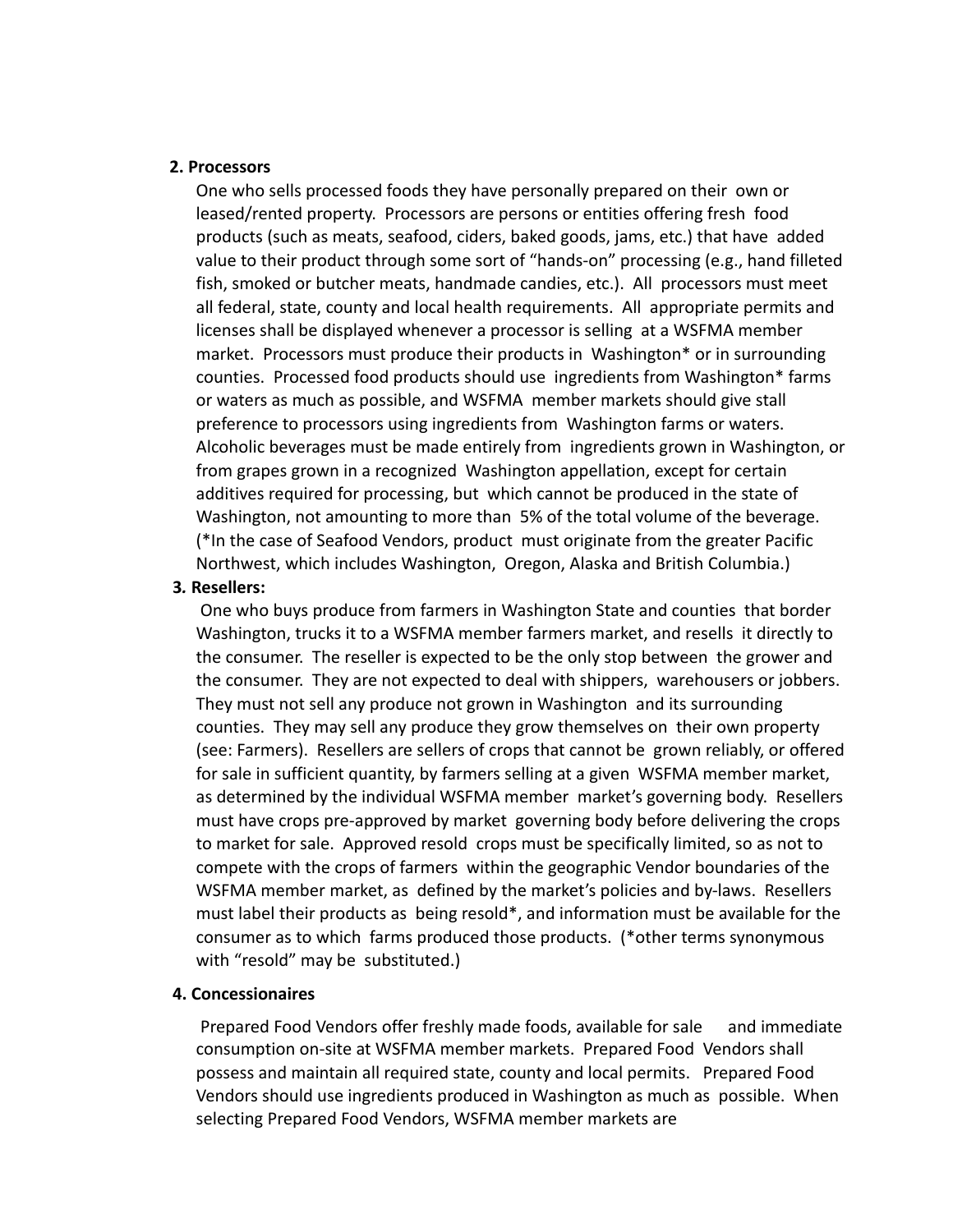encouraged to provide a good variety of healthy foods, and to give preference to Vendors using ingredients produced in Washington.

## **D. VENDOR REQUIREMENTS**

- **1.** Vendor Residence and Place of Production Requirements: All Vendors must reside and produce in the state of Washington, or Oregon counties that border the Columbia River.
- **2***.* The Market reserves the right to make exceptions to the above residence and place of production requirements to give precedence to those applicants whose product or presentation is of exceptional and consistent quality and is of particular value in enriching the general mix of products at the Market.

## **E. PRODUCT REQUIREMENTS**

- **1***.* Only handmade, homemade or homegrown edible or topical products, grown or harvested by the Vendor, can be sold at the Market.
- **2.** Styrofoam containers are not to be used in the Camas Farmer's Market.
- **3.** Products containing THC or CBD are not permitted for sale at the Market.
- **4.** Market reserves the right to prohibit anyone from selling or prohibiting any product from being sold and is not responsible for loss or property damage.
- **F. VENDOR AND PRODUCT DIVERSITY**: In order to maintain a sustainable Market for the Vendors and the public, the Market will strive for the following mix of categories:
	- **1.** Farmers
	- **2***.* Processors jams, jellies, vinegar and other food
	- **3.** Processors bread, pastries and other baked goods
	- **4***.* Concessionaires freshly prepared foods
	- **5.** Community / Non-profit Groups community / non-profit groups as space is available.
	- **6.** Crafters will not be allowed. Crafters are encouraged to contact other Farmer's Markets in the region.

# **G. VENDOR LICENSING AND INSURANCE**

**1***.* Each Vendor is responsible for obtaining and maintaining all current relevant city, county, state and federal permits and licenses (may include food handler's and health permits, sellers permit from the State Board of Equalization, a tax ID#, and others when applicable). Please consult the City of Camas, Clark County, Washington Department Of Licensing or Washington State Department of Agriculture websites. License numbers and/or copies of current licenses and permits must be provided by the Vendor on the market application.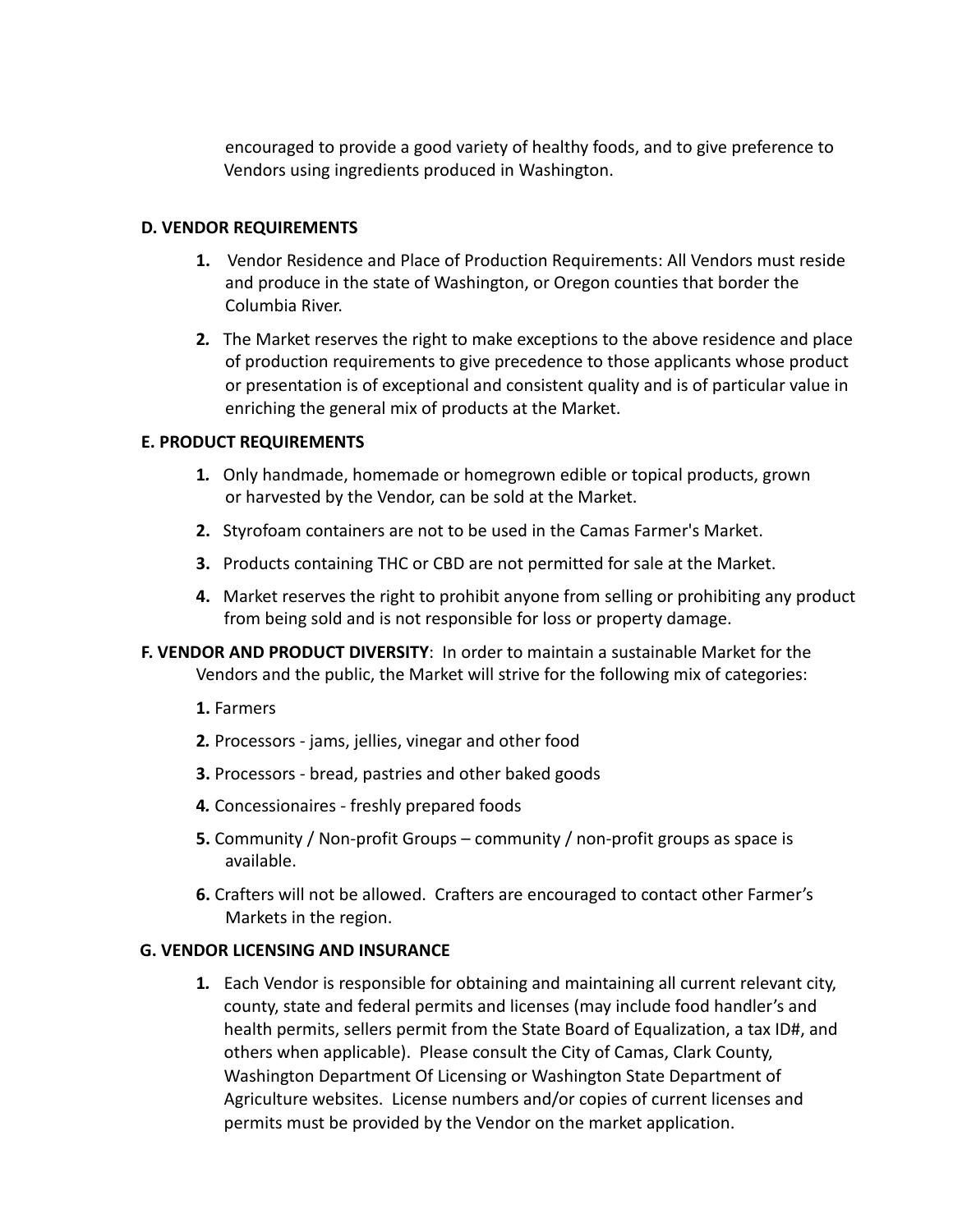**2.** UBI Numbers: The Washington State Department of Revenue requires the market to verify that its vendors are registered to do business in the state of Washington. Unless a Vendor is exempt by law, he or she must supply the Market with a Washington UBI number at the time of application. Applications submitted by Concessionaires or Processors without a UBI number will not be considered.

- **3***.* Concessionaires: Prior to selling at the Market, all Concessionaires must show appropriate Health Department certification to the Market Manager. You should send a copy of your Clark County Public Health permit in with your application fee. Concessionaires must display copies of their licenses in their booths in public view during Market hours. All Concessionaire trailers must comply with Clark County Health Department regulations.
- **4.** Vendors selling Nursery Items: Vegetable starts, bedding and landscape plants and flowers (live or cut) must be propagated by the Vendor from seed, cuttings, bulbs, plugs or plant divisions.
- **5.** Vendors offering samples: Vendors wishing to offer samples must contact the Market Manager and may need to submit an application to the Clark County Health Department.
- **6***.* Liability Insurance: All Vendors are to obtain general liability insurance. The insurance policy is to name the Camas Farmer's Market an Additional Insured. Concessionaires are required to have Product Liability insurance and General Liability Insurance and furnish a copy of Certificate of Insurance to Camas Farmers Market at least one week prior to vending at the market. Food Processors are strongly encouraged to have liability insurance.

## **H. Food Stamp & Credit/Debit Service Program**

**1.** CFM has a token program for EBT/SNAP (food stamp), SNAP Match and Produce Pals. For consistency in the program and clarity for the market customer, the Board requires that all vendors participate in the program by accepting EBT, SNAP Match and Produce Pals tokens as payment (as applicable). Produce Pals tokens are to be accepted by farmers only.

**2.** Tokens: The market will sell tokens to customers (\$1 tokens for EBT/SNAP Match customers; \$2 tokens given for Produce Pals [*children only – See H.5., below*]). The customers will use these tokens to purchase your products. Some old \$5 green credit/debit tokens may still be in circulation and must be accepted by vendors. **A 3% fee will be deducted from the reimbursement of these tokens** to offset the cost of the processing fee that the Market incurs from the bank. At the end of the day, vendors will count the tokens and place them in an envelope provided by the market staff. At the beginning of the next market, the market staff will return the envelope and a check for the previous markets' tokens. Tokens cannot be used in payment of booth fees. NOTE: *End-of-the-Year requirements* – Tokens must be returned by the last day of the Market to be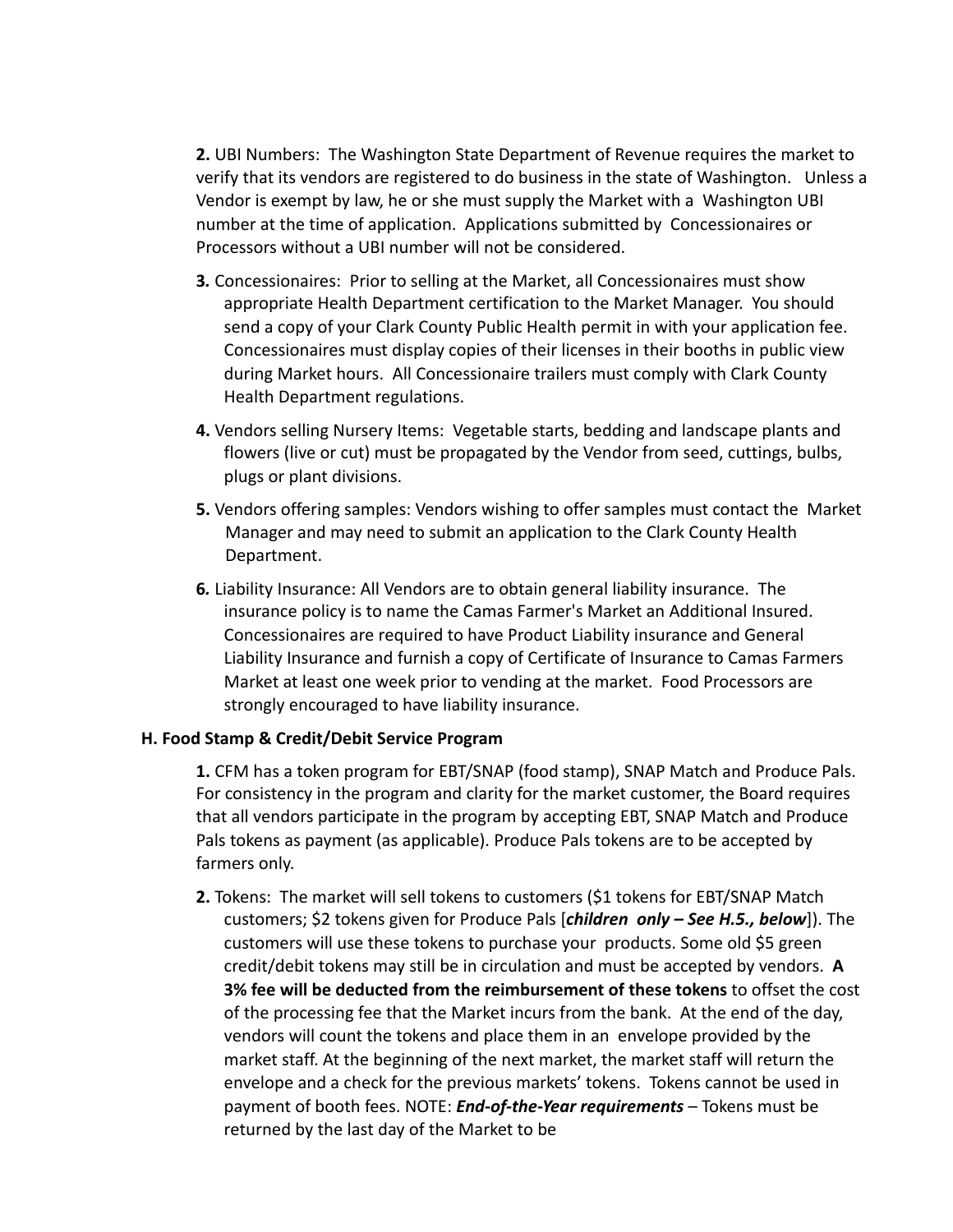redeemed in the current year. Tokens returned after the last day of the Market will be held until the start of the next year and will be redeemed then.

# **3. Food Stamp Benefits** (SNAP-EBT)

- a) CAN be used to buy: Fruits, vegetables, eggs, meats, fish, poultry, dairy products, seeds and plants intended for growing food.
- b) CANNOT be used to buy: Non-food items, Ready to eat foods or hot foods.
- c) Vendors may NOT set a minimum purchase requirement.

**4.** CFM has an educational activity called **Produce Pals** that provides \$2 tokens to children who have completed a hands-on food-related activity. The \$2 tokens are for fresh fruits and vegetables only. Farm vendors are strongly encouraged to provide a \$2-sized portion for sale, *that is only available to children*. Farmer

- vendors are asked to accept the tokens **only** from the child *please not from adults*. This develops understanding of food value to children as well as a direct relationship with the farmer.
- **5.** NO cash may be given as change for EBT or Produce Pals tokens.

## **IV. MARKET FACILITIES**

## **A. STALL ASSIGNMENTS**

- **1.** Stall assignments will be made trying to balance the needs of the Market (supplying customers with a complete, competitive selection of produce available in season) with the needs of farmers.
- **2***.* It is the intent of the Market to give first priority to returning Vendors and Vendors that commit to attend a majority of the Market days in a season.
- **3.** In the event of a dispute over stall assignments that cannot be resolved using seniority records and the guidelines listed above, the Market will resolve the conflict based on the best interest of the overall Market.

## **B. STALL FEES**:

- **1.** The annual application fees are \$25 for a single-stall Farmer; \$45 for a double-stall Farmer; \$35 for Processors and Prepared Foods. Applications are available at www.managemymarket.com.
- **2.** Stall fees apply to each 10 x 10 stall for each Market day.
	- a) Farm Products = stall fees are \$30.
	- b) Farm Product Double Stall = stall fees are \$50
	- c) Processed Products = stall fees are \$40.
	- d) Concessionaires = stall fees are \$40.
	- e) Large Concessionaire = stall fees are \$55.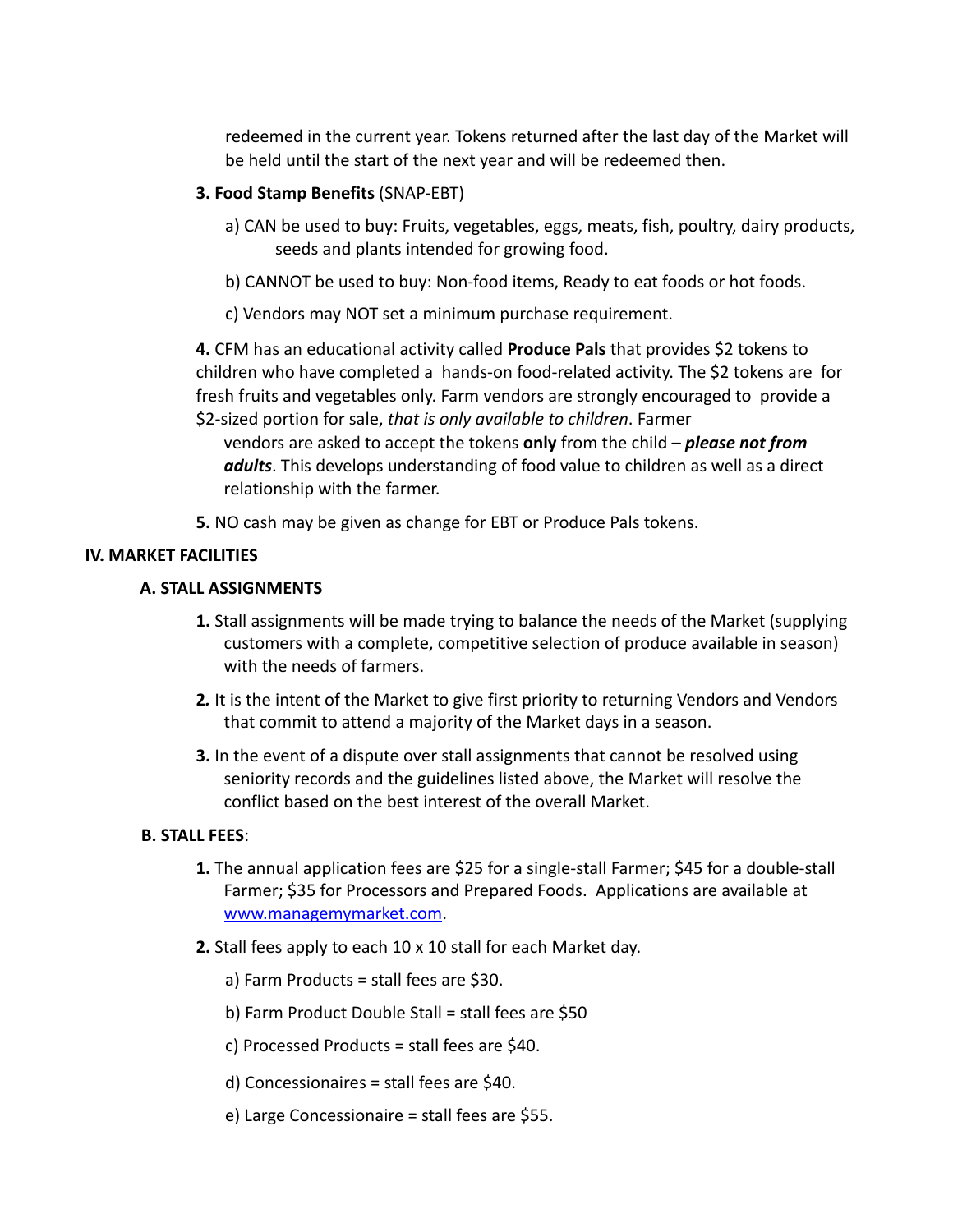- f) Any vendor requiring electricity shall pay an additional \$5 per Market day.
- g) The application fee received after May 31, 2020, is \$45.
- **3***.* Advance Payment Discount.
	- a) Vendors that pay for the entire season in full prior to or at the first day of market shall be entitled to a 20% discount.
	- b) Vendors that pay for a minimum of 10 weeks in full prior to or at the first day of they attend the market shall be entitled to a 10% discount. Camas Farmer's Market will not issue any refunds for Market cancellation beyond their control, including inclement weather, acts of God, etc.
- **4***.* All Vendors are required to provide the Tokens Manager their gross sales figures and their stall fees for that Market day after the Market closes and before take down begins. *This information is for internal Market use only to track sales trends.* Each vendor is responsible for delivering their market envelope to the Accounts Manager at the Information Booth.
- **5.** All stall sheets must be completely filled out. Having accurate sales figures helps us manage the market. *Please report accurate sales figures.*
- **6.** Failure to comply with fee payment on market day will result in a \$15.00 fine in addition to the regular daily stall fees. After one warning, vendors will not be allowed to set up until all fees and past obligations have been cleared or risk expulsion from the Market. Stall fees are non-refundable.
- **7.** Checks returned for Insufficient Funds shall be subject to a \$35 charge.
- **C. Electricity**: All electrical equipment must be pre-approved by the Market Manager. Vendors requiring electrical power are responsible for providing their own outdoor extension cords and mats to cover any portion of the cord that lies in any area utilized by market customers. The Market cannot guarantee electricity to its Vendors. **All cords must be 14 Gauge, not longer than 50'. No more than two cords per vendor please.**
- **D. Parking**: CFM may provide parking free of charge Vendors. Since the Farmer's Market is paying for vendor parking, vendors are expected to use this resource and save public street parking for their customers.

## **E. FINES**:

**1***.* Failure to Attend: If a Vendor does not arrive by 2:15PM. on the day of the market, OR fails to notify the Market Manager by 9:00PM. on the Monday prior to the market day that they will not attend a scheduled Market, the following fines apply:

a) 1st occurrence - warning, no fine

b) 2nd occurrence – Equivalent Stall Fee

**c)** 3rd occurrence - Equivalent Stall Fee and referral to the Board

## **V. VENDOR RESPONSIBILITIES**: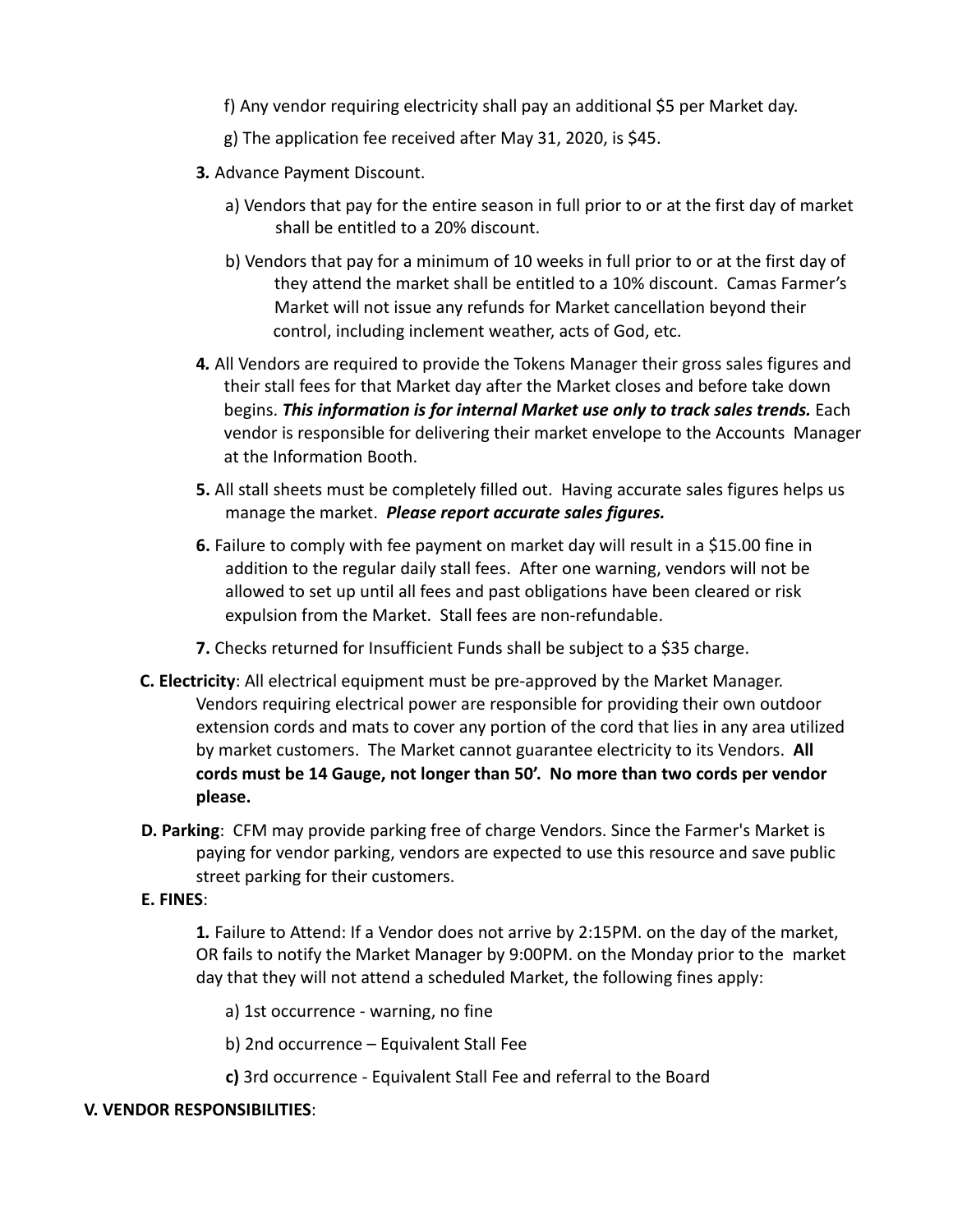- **A. Credit/Debit Card Processing:** Vendors are required to take credit/debit card payments at their booth. They are responsible for providing and managing their own credit/debit card payment processing system.
- **B. Vendor Etiquette**: Vendors will be neat, suitably dressed, and deal with the public and fellow Vendors in a courteous and appropriate manner. The Market reserves the right to ask any vendor, or their staff, to leave immediately, should they behave in a manner unbecoming to the Market.

# **C. Children:**

- *1. School-age* children of vendors are welcome in the Market.
- *2.* Vendors' children should be well-behaved and must be under adult supervision at all times.

# **D. Tables, Awnings, Tents, Tent Weights And Umbrellas**:

- **1.** All Tables, awnings, tents, tent weights and umbrellas are the responsibility of the Vendor. The Market does not provide these items.
- **2.** All Vendors who wish to erect canopies (including umbrellas) on the Market site during the normal period of operations, including during set up and break down, are required to have their canopies anchored to the ground from the time their canopy is put up to the time it is taken down, in accordance with the rules of the WSFMA. Canopies are to have straight vertical legs and be white in color. Flags are not allowed. **An anchor shall consist of a weight equal to or greater than 25 lbs at each of the 4 corners of a canopy and securely tied to it. [A good resource for canopy weights is canopiesbyfred.com.]**
- **3. Canopies without weights must be removed.**
- **4***.* For canopy safety guidance, please refer to: http://asapconnections.org/downloads/canopy-safety-101.pdf
- **5***.* **In the event of an accident caused by a poorly anchored canopy, the vendor shall be responsible to pay CFM's insurance deductible of \$1,000.**
- **E. Signs**: Each booth space must display a sign identifying the farm or business by name and location. Produce and other market products should be clearly marked with price.

# **F. Market Day**

- **1.** A vendor arriving after an unexcused absence must pay for two days: the current Market Day and for the day they missed.
- **2.** Arrival Procedure: Market hours will be from 3:00PM to 7:00PM. Arrival and setup time will be 1:30PM to 2:45PM. All Vendors will be ready for business by 3:00PM.
- **3.** For safety reasons, no vehicular traffic is permitted on the site after 2:30PM or before 7:15PM. Early takedown and departure before closing time will not be allowed, except at the discretion of the Market Manager, and only when doing so can be done in a safe manner.